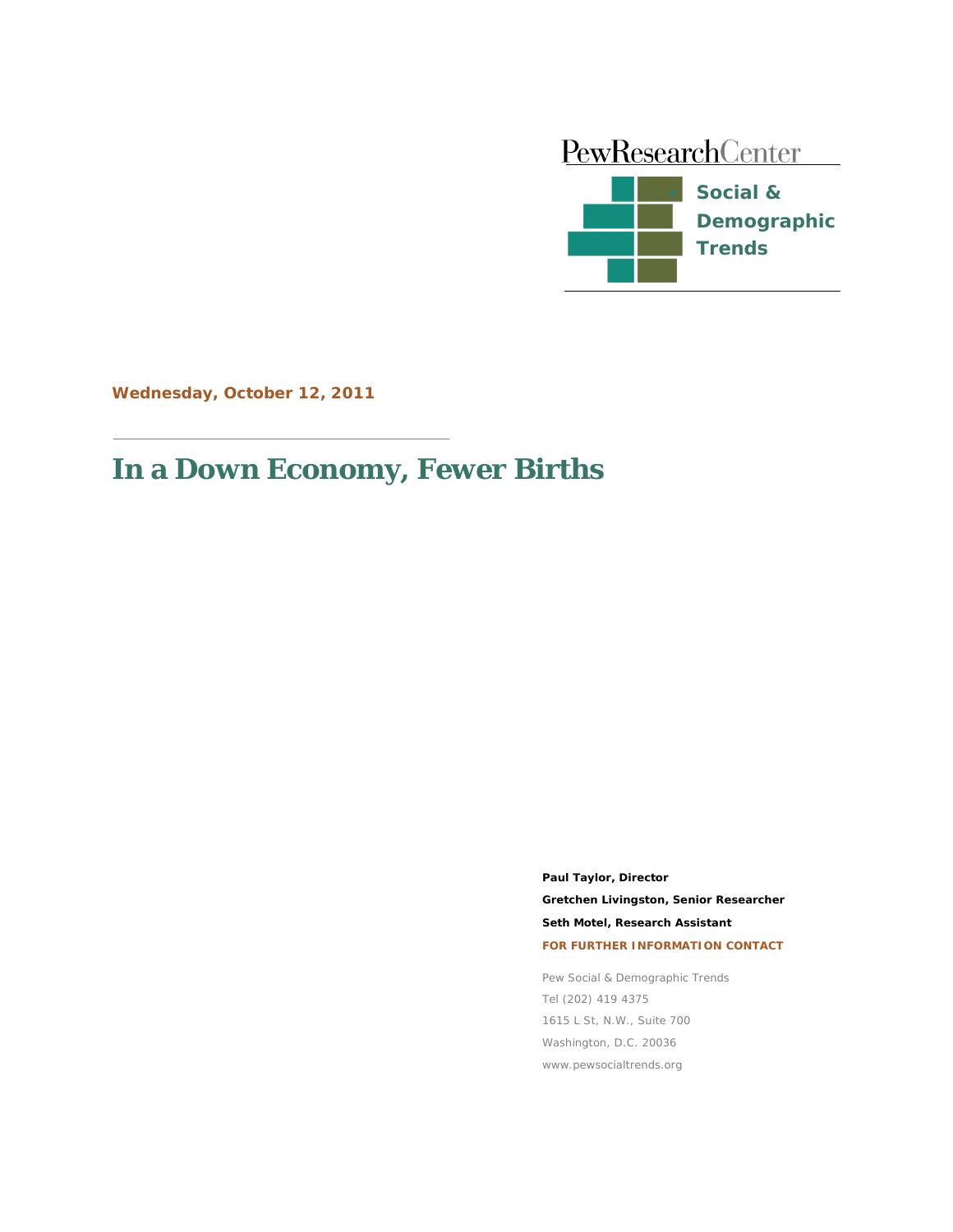# In a Down Economy, Fewer Births

#### *By Gretchen Livingston*

A sharp decline in fertility rates in the United States that started in 2008 is closely linked to the souring of the economy that began about the same time, according to a new analysis of multiple

economic and demographic data sources by the Pew Research Center.

The year 2007 marked a record high number of births in the U.S.—4,316,233. Since that time, births have been declining, even as the U.S. population continues to grow. Preliminary data for 2009 indicate that the number of births dropped to 4,131,018 the lowest number since 2004. Provisional data show that in 2010 births numbered just over 4 million  $(4,007,000).$ <sup>[1](#page-1-0)</sup>

A state-level look at fertility illustrates the strength of the correlation between lower birth rates and economic

 $\overline{a}$ 





Notes: Birth rate (general fertility rate) is the number of births per thousand women ages 15-44. Birth rate data for 2009 are preliminary.

Source: Statistics calculated using data from National Center for Health Statistics, U.S. Census Bureau and Bureau of Economic Analysis

PEW RESEARCH CENTER

distress. States experiencing the largest economic declines in 2007 and 2008 were most likely to experience relatively large fertility declines from 2008 to 2009, the analysis finds. States with relatively minor economic declines were likely to experience relatively small declines.

For example, North Dakota, which experienced one of the nation's lowest unemployment rates (3.1%) in 2008, was the only state to show even a slight increase (0.7%) in births from 2008 to

<span id="page-1-0"></span><sup>&</sup>lt;sup>1</sup> In recent years [provisional](http://www.cdc.gov/nchs/data/nvsr/nvsr57/nvsr57_19.htm) and preliminary birth data have come close to the final birth counts. For 2008 data, the provisional [estimates](http://www.cdc.gov/nchs/data/nvsr/nvsr57/nvsr57_19.htm) equaled 99.98% of the final estimates, and th[e preliminary estimates](http://www.cdc.gov/nchs/data/nvsr/nvsr58/nvsr58_16.pdf) equaled 100.08% of the final estimates.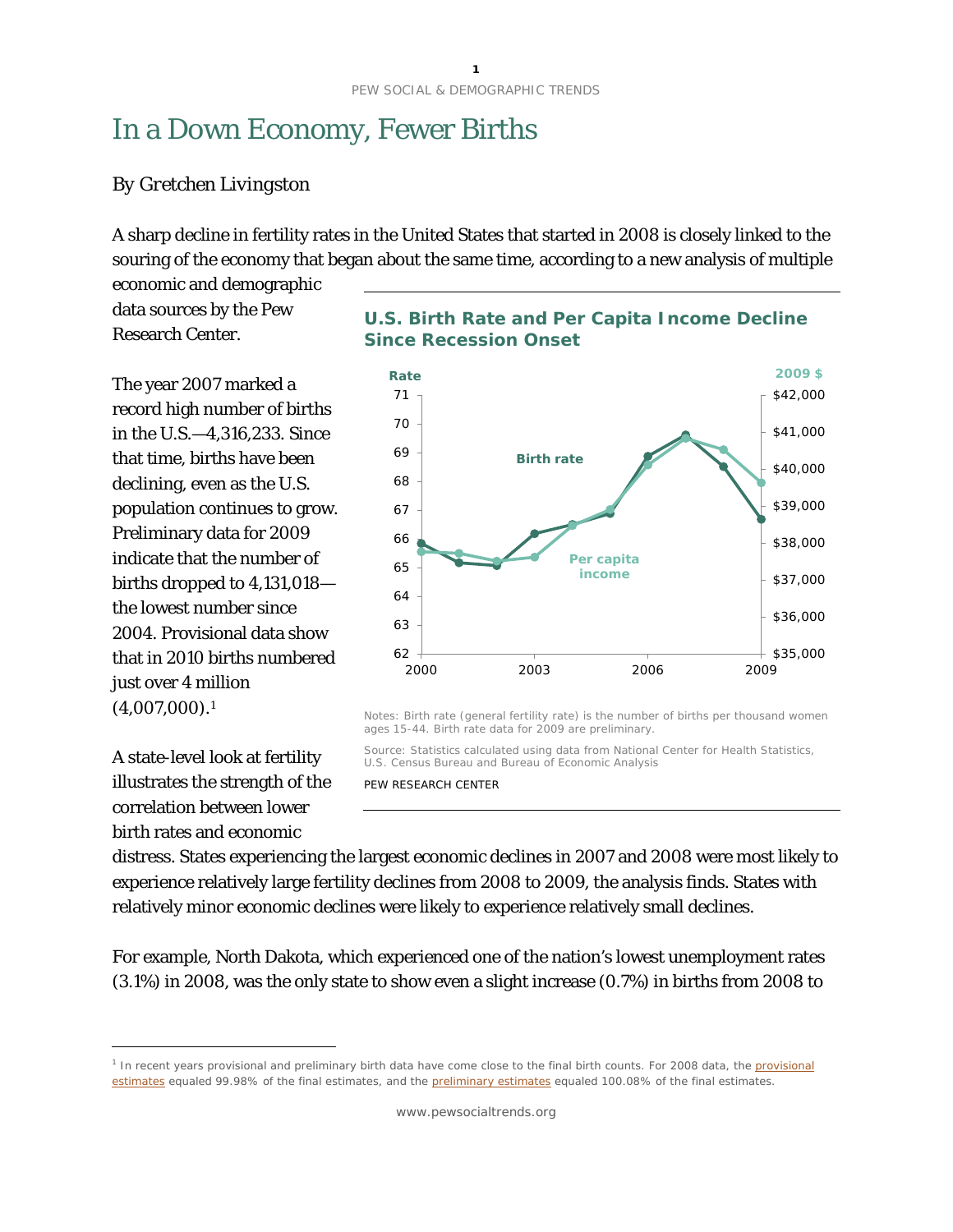2009. All other states and the District of Columbia experienced either no change, or declines, in births during that period.

These correlations are based on fertility trends calculated using data from the National Center for Health Statistics and the U.S. Census Bureau and economic trend data from six familiar indicators (per capita income, per capita gross domestic product, employment rate, unemployment rate, initial unemployment claims, and foreclosure rates) tracked by the U.S. Bureau of Labor Statistics and RealtyTrac.[2](#page-2-0)

Since 2007, the U.S. fertility rate—which controls for variations in the size of the female population of childbearing age—has dropped markedly from 69.6 births per thousand women ages 15-44 to 66.7 births per thousand women ages 15-44 in 2009. [Provisional data for 2010](http://www.cdc.gov/nchs/data/hestat/births_fertility_2010/births_fertility_2010.htm) indicate a further drop to 64.7 births per thousand women ages 15-44.

The Pew Research Center analysis also finds evidence of an association between economic hard times and fertility declines by race and ethnicity. Hispanics, whose

 $\overline{a}$ 



Note: Birth data for 2009 are preliminary, and birth data for 2010 are provisional. Source: National Center for Health Statistics PEW RESEARCH CENTER

employment levels and [household wealth](http://pewhispanic.org/reports/report.php?ReportID=145) were particularly hard hit by the Great Recession, have experienced the largest fertility declines of the nation's three major racial and ethnic groups. Conversely, whites have experienced smaller economic hardships, and smaller declines in fertility. From 2008 to 2009, birth rates dropped by 5.9% among Hispanic women, while birth rates dropped 2.4% among black women and 1.6% among white women.

<span id="page-2-0"></span><sup>&</sup>lt;sup>2</sup> An earlier [Pew Social & Demographic Trends](http://pewresearch.org/pubs/1552/birth-rates-united-states-decline-recession) report analyzed the association of fertility and the economy for 25 states using 2008 fertility data.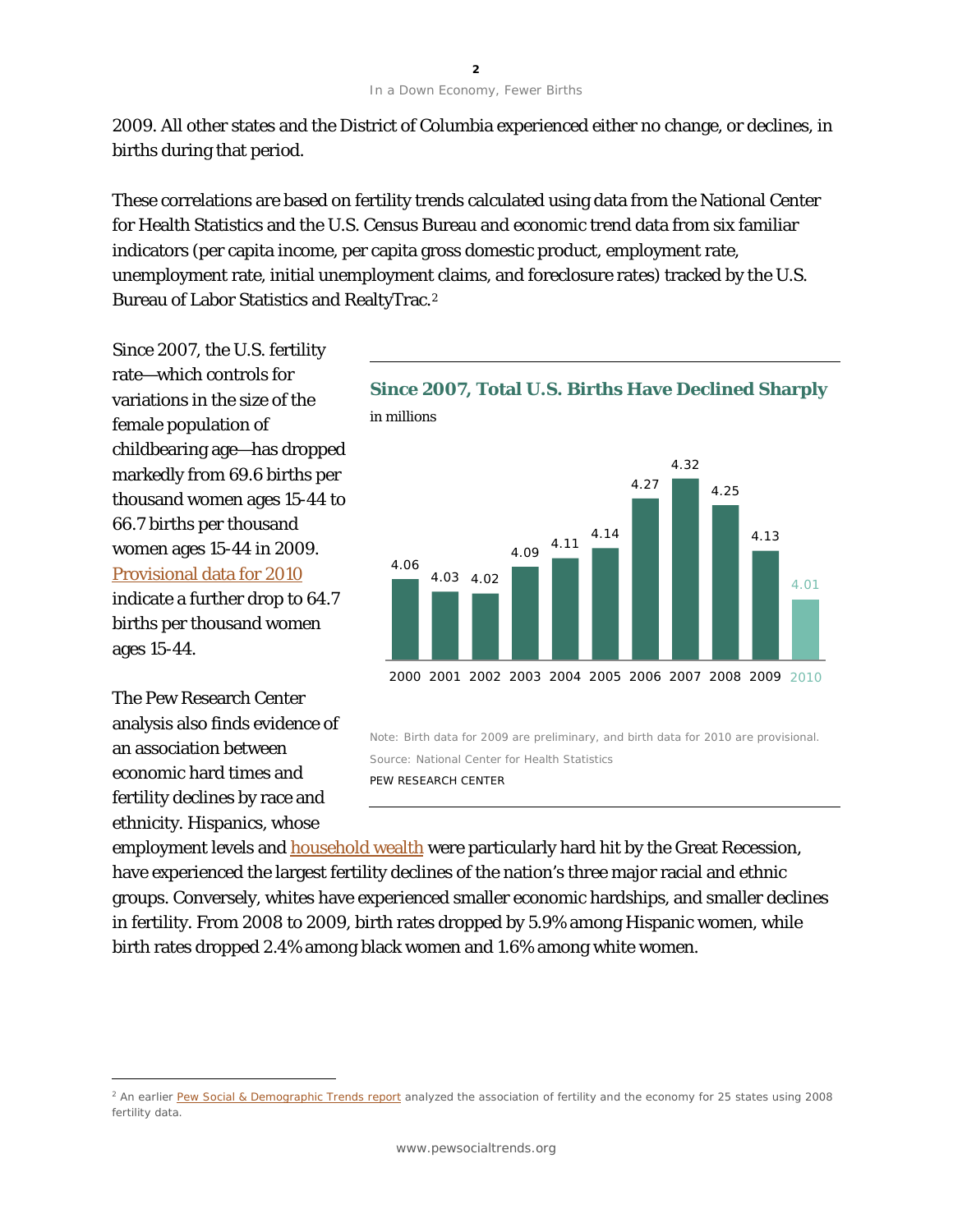#### **Fertility and the Recession**

The official start of the U.S. economic recession was in December 2007, according to the National Bureau of Economic Research. However, the timing and magnitude of economic declines associated with the recession have varied markedly from state to state. For instance, per capita income in Nevada declined by 4.6% from 2007 to 2008, while in West Virginia, per capita income increased by 1.6%. And in states such as Arizona, per capita income began declining by 2007, while in states such as Alaska and Montana declines did not appear until 2009.

This research capitalizes on such across-state differences to examine whether the economic downturn is associated with the sharp fertility declines that the U.S. has experienced since 2007. Six of the seven economic indicators that the Pew Research Center analyzed were strongly linked to subsequent changes in fertility at the state level. In particular, changes in per capita personal income, per capita GDP, employment rate, unemployment rate and initial unemployment claims from 2007 to 2008 were closely

 $\overline{a}$ 





Note: Birth rate (general fertility rate) is the number of births per thousand women ages 15-44. Birth rate data for 2009 are preliminary, and birth rate data for 2010 are provisional.

Source: Statistics calculated using data from National Center for Health Statistics and U.S. Census Bureau

PEW RESEARCH CENTER

related to changes in fertility rates occurring from 2008 to 2009, as were 2008 state-level foreclosure rates.[3](#page-3-0) The change from 2007 to 2008 in the Home Price Index, an indicator of housing value, was not linked to subsequent fertility.

<span id="page-3-0"></span><sup>&</sup>lt;sup>3</sup> The correlation coefficients for the significant relationships between the 2008-2009 percent GFR change and six economic indicators were as follows: 2007-2008 percent change in per capita income (0.49); 2007-2008 percent change in per capita gross domestic product (0.31); 2007-2008 percent change in employment rate (0.33); 2007-2008 percent change in unemployment rate (-0.72); 2007-2008 percent change in first unemployment claims; and (-0.33); 2008 foreclosure rate (-0.51). Correlations for the change in per capita income; change in unemployment; and foreclosures were significant at the 0.01 level. All other correlations were significant at the 0.05 level.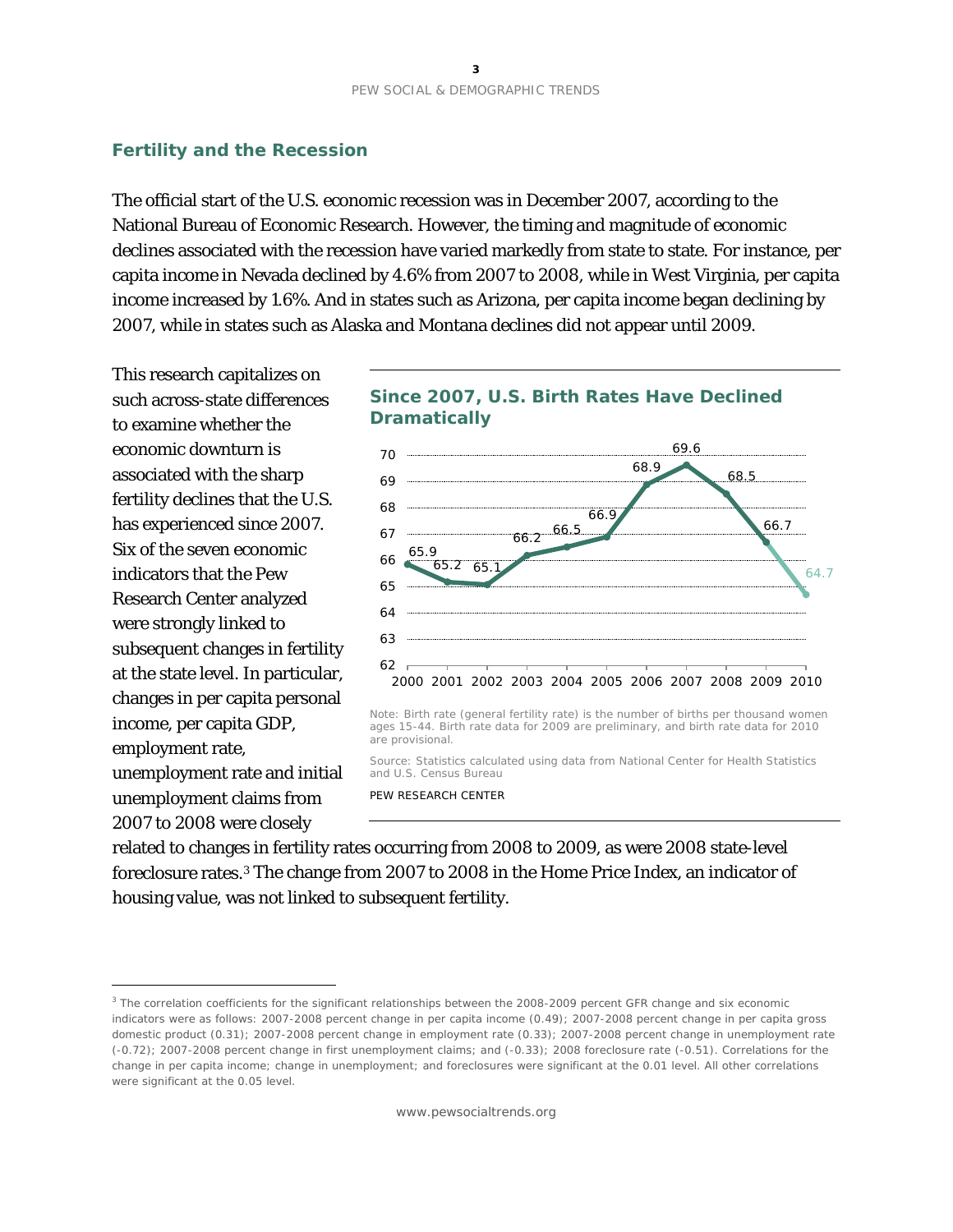#### In a Down Economy, Fewer Births

In 48 of 51 states (a number that includes the District of Columbia), fertility declines occurred within one to two years of the start of economic declines (as indicated by the percent change in personal income per capita, and the percent change in the employment rate). This does not conclusively prove that the economic changes led to fertility changes. However, the timing is consistent with the time it might take people to act upon fertility decisions.

#### **Hispanics Hardest Hit by Recession, Show Biggest Fertility Declines**

It is difficult to obtain reliable annual indicators of fertility and the economy at the state level by separate racial and ethnic groups. But an examination of national-level data shows that Hispanics, who have been hit the hardest in terms of employment and wealth, have also experienced the largest fertility declines since the onset of the recession. Conversely, the smaller birth rate declines among whites could reflect the fact that they were less hard hit by the recession than were Hispanics or blacks.

From 2008 to 2009, the birth rate among Hispanics dropped almost 6%. In comparison, blacks experienced a 2.4% decline, and whites

#### **Hispanics Experience Large Fertility Declines, 2008 to 2009**

*% change in birth rate*



Notes: Birth rate (general fertility rate) is the number of births per thousand women ages 15-44. Birth rate data for 2009 are preliminary. Whites and blacks include non-Hispanics only.

Source: Statistics calculated using data from National Center for Health Statistics and U.S. Census Bureau

PEW RESEARCH CENTER

experienced a 1.6% decline. While Hispanics continue to have birth rates that are much higher than their non-Hispanic counterparts, the 2009 Hispanic birth rate of 93.3 births per 1000 women of childbearing age is the lowest rate since 1999.

The relatively large birth rate declines among Hispanics mirror their relatively large economic declines, in terms of jobs and wealth. From 2007 to 2008, the employment rate among Hispanics declined by 1.6 percentage points, compared with declines of 1.0 percentage points for blacks and 0.7 points for whites. The unemployment rate shows a similar pattern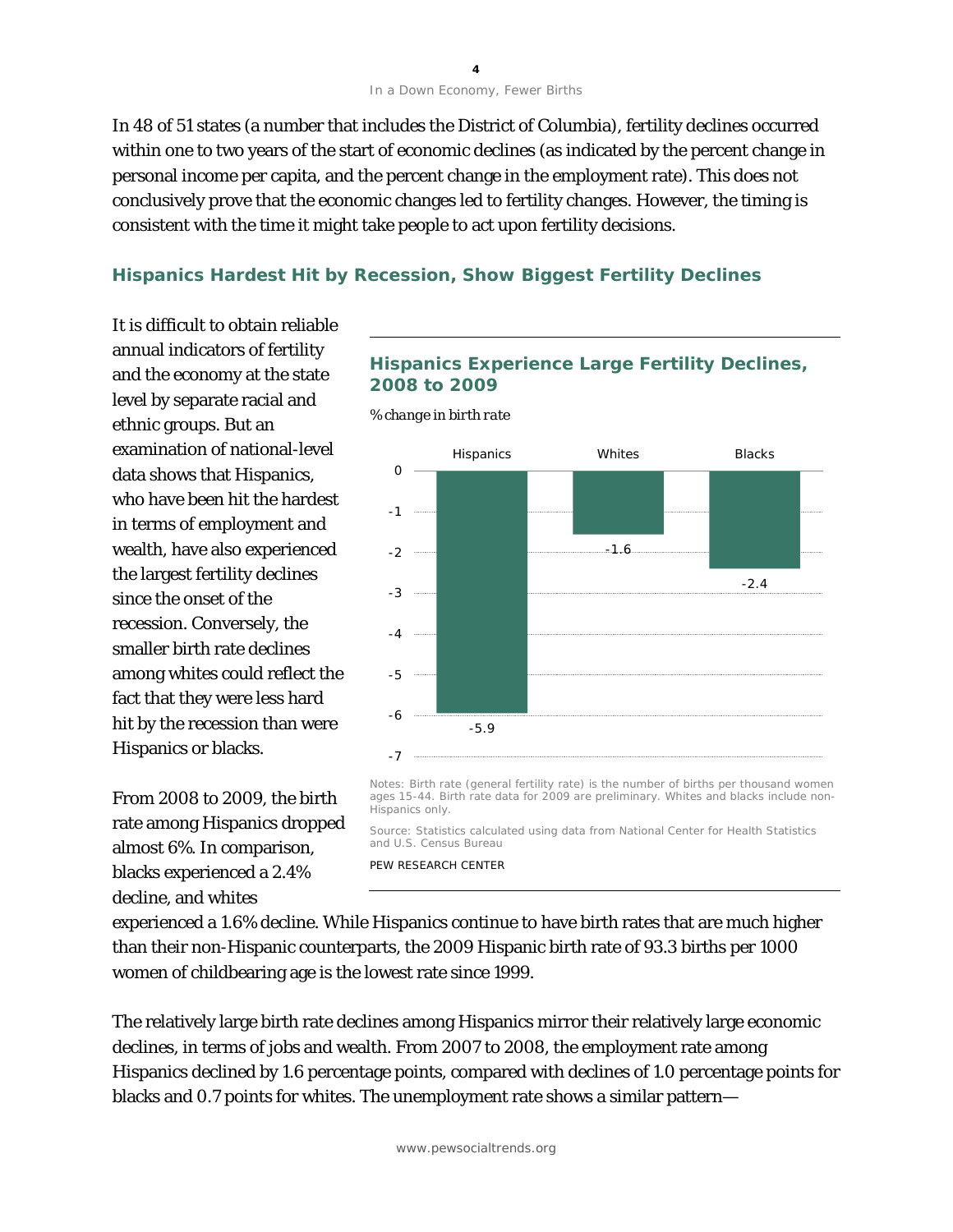unemployment among Hispanics increased 2.0 percentage points from 2007 to 2008, while for blacks it increased 1.8 percentage points, and for whites the increase was 0.9 percentage points.<sup>[4](#page-5-0)</sup> A recent [report](http://pewhispanic.org/reports/report.php?ReportID=145) from the Pew Hispanic Center revealed that Hispanics have also been the biggest losers in terms of wealth since the beginning of the recession, with Hispanic households losing 66% of their median wealth from 2005 to 2009. In comparison, black households lost 53% of their median wealth and white households lost only 16%. From 2007 to 2008, there were no statistically significant differences by race and ethnicity in [per capita income.](http://www.census.gov/hhes/www/poverty/data/incpovhlth/2009/index.html)

### **Fertility Delayed or Fertility Foregone?**

It's typically quite difficult to determine if economic changes are causing fertility changes, since other social and cultural factors may also be at play, such as changes in women's labor force participation, contraceptive technology, and public policy [\(Pison](http://www.ined.fr/en/publications/pop_soc/bdd/publication/1536/) 2009). However, there is historical evidence of a link between economic cycles and fertility in the U.S.[—Carl Haub](http://prbblog.org/?p=34) of the Population Reference Bureau points to both the Great Depression and the oil bust of the early 1970s as examples. Research examining fertility across multiple industrialized countries has also shown a link between economic declines and fertility declines

# **Fertility Declines for All Women, Except Those Ages 40 and Older, 2008 to 2009**



*% change in birth rate*

Note: Birth rate is the number of births per thousand women. Birth rate data for 2009 are preliminary.

Source: Statistics calculated using data from National Center for Health Statistics PEW RESEARCH CENTER

[\(Sobotka et al. 2011;](http://onlinelibrary.wiley.com/doi/10.1111/j.1728-4457.2011.00411.x/abstract) [Goldstein et al.](http://onlinelibrary.wiley.com/doi/10.1111/j.1728-4457.2009.00304.x/abstract) 2009).

 $\overline{a}$ 

Experts suggest that much of the fertility decline that occurs during an economic decline is postponement of childbearing and does not represent a decision to have fewer children (Sobotka

<span id="page-5-0"></span><sup>4</sup> Employment and unemployment statistics by race and ethnicity calculated using data from the Current Population Survey.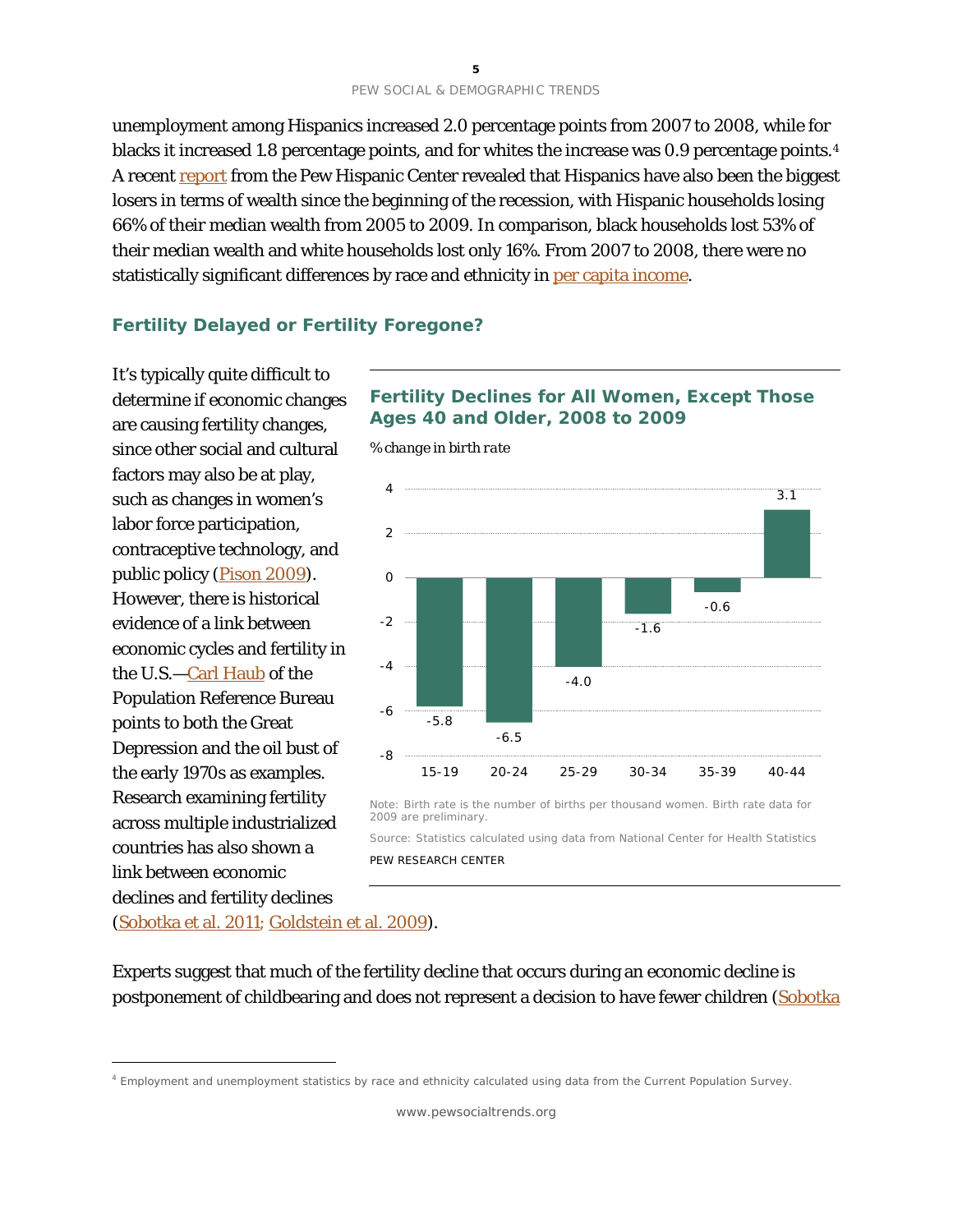#### In a Down Economy, Fewer Births

et al. 2011; [Goldstein et al. 2009\)](http://onlinelibrary.wiley.com/doi/10.1111/j.1728-4457.2009.00304.x/abstract). In other words, people put off having children during the economic downturn, and then catch up on fertility once economic conditions improve.

It's too early to know if fertility will bounce back as the U.S. economy recovers,[5](#page-6-0) but preliminary evidence suggests that the fertility decline may indeed be driven by postponement. <u>Survey</u> [findings](http://pewsocialtrends.org/2010/04/06/us-birth-rate-decline-linked-to-recession/) from the Pew Research Center and vital statistics data have shown that the recession is more strongly associated with fertility declines among younger women, who presumably have the luxury of postponing fertility until better economic times prevail. Conversely, older women are less likely to say that they have postponed fertility due to economic declines. They are the only age group that has shown consistent, if not rising, fertility in recent years.

 $\overline{a}$ 

<span id="page-6-0"></span><sup>&</sup>lt;sup>5</sup> See Philip Cohen's [analysis of internet search trends](http://familyinequality.wordpress.com/2011/08/19/is-fertility-ready-to-rebound/) for an interesting interpretation of what may lie ahead for U.S. fertility in the near future.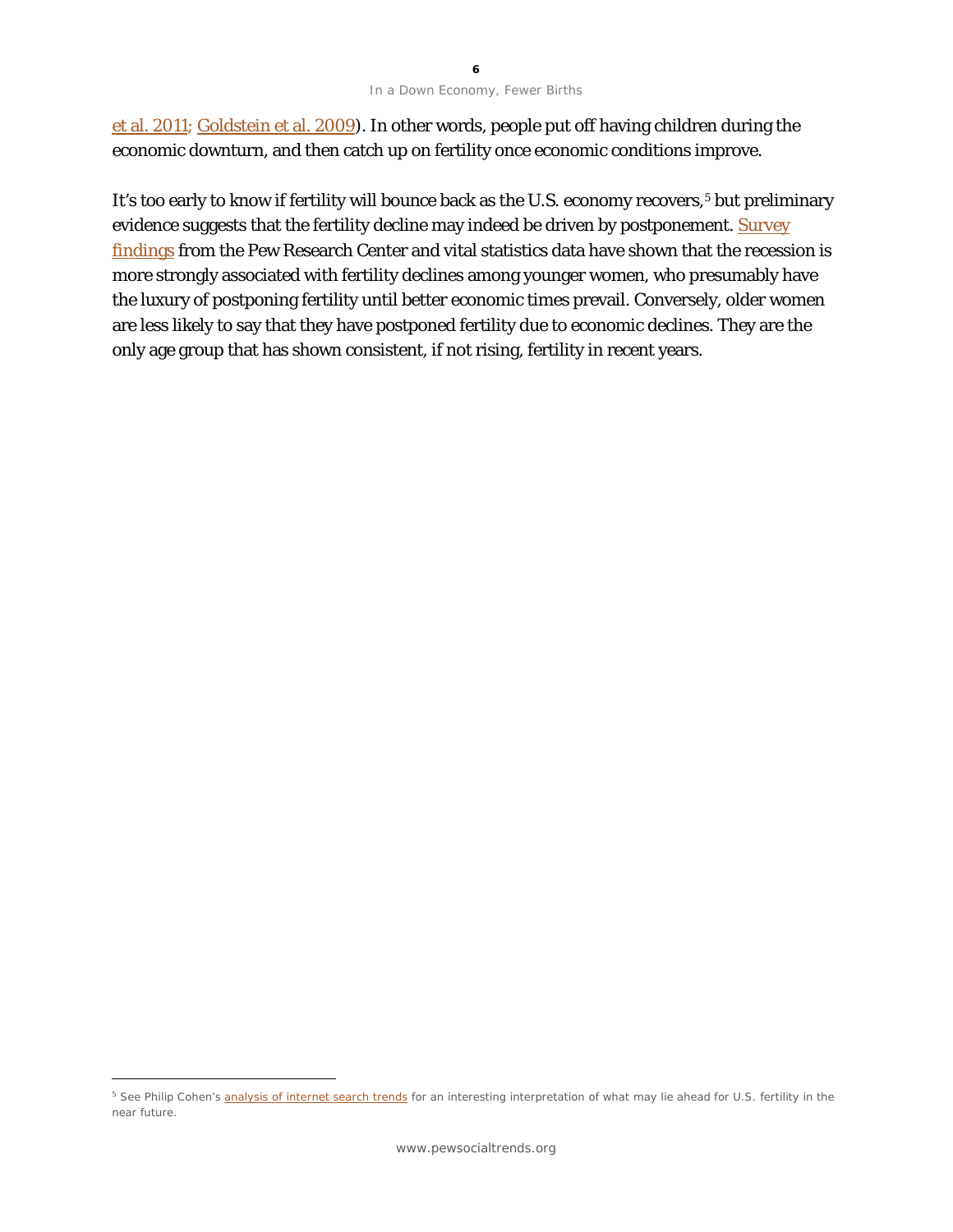# **APPENDIX 1**

## Appendix Table 1 **Births, 2000-2009**

|                         | 2000    | 2001    | 2002    | 2003    | 2004                                                                                                | 2005    | 2006    | 2007    | 2008    | 2009    |
|-------------------------|---------|---------|---------|---------|-----------------------------------------------------------------------------------------------------|---------|---------|---------|---------|---------|
| <b>U.S.</b>             |         |         |         |         | 4,058,814 4,025,933 4,021,726 4,089,950 4,112,052 4,138,349 4,265,555 4,316,233 4,247,694 4,131,018 |         |         |         |         |         |
| Alabama                 | 63,299  | 60,454  | 58,967  | 59,552  | 59,510                                                                                              | 60,453  | 63,232  | 64,804  | 64,546  | 62,476  |
| Alaska                  | 9,974   | 10,003  | 9,938   | 10,086  | 10,338                                                                                              | 10,459  | 10,996  | 11,052  | 11,442  | 11,325  |
| Arizona                 | 85,273  | 85,597  | 87,837  | 90,967  | 93,663                                                                                              | 96,199  | 102,429 | 102,981 | 99,442  | 92,816  |
| Arkansas                | 37,783  | 37,010  | 37,437  | 37,784  | 38,573                                                                                              | 39,208  | 40,961  | 41,378  | 40,669  | 39,853  |
| California              | 531,959 | 527,759 | 529,357 | 540,997 | 544,843                                                                                             | 548,882 | 562,440 | 566,414 | 551,779 | 527,011 |
| Colorado                | 65,438  | 67,007  | 68,418  | 69,339  | 68,503                                                                                              | 68,944  | 70,751  | 70,809  | 70,031  | 68,627  |
| Connecticut             | 43,026  | 42,648  | 42,001  | 42,873  | 42,095                                                                                              | 41,718  | 41,820  | 41,660  | 40,399  | 38,896  |
| Delaware                | 11,051  | 10,749  | 11,090  | 11,329  | 11,369                                                                                              | 11,643  | 11,989  | 12,170  | 12,090  | 11,562  |
| District of<br>Columbia | 7,666   | 7,625   | 7,498   | 7,619   | 7,933                                                                                               | 7,971   | 8,523   | 8,864   | 9,130   | 9,044   |
| Florida                 | 204,125 | 205,793 | 205,579 | 212,250 | 218,053                                                                                             | 226,240 | 236,802 | 239,165 | 231,445 | 221,391 |
| Georgia                 | 132,644 | 133,526 | 133,300 | 135,979 | 138,849                                                                                             | 142,200 | 148,633 | 151,137 | 146,603 | 141,375 |
| Hawaii                  | 17,551  | 17,072  | 17,477  | 18,100  | 18,281                                                                                              | 17,924  | 18,982  | 19,134  | 19,484  | 18,888  |
| Idaho                   | 20,366  | 20,688  | 20,970  | 21,800  | 22,532                                                                                              | 23,062  | 24,184  | 25,019  | 25,149  | 23,731  |
| <b>Illinois</b>         | 185,036 | 184,064 | 180,622 | 182,495 | 180,778                                                                                             | 179,020 | 180,572 | 180,836 | 176,795 | 171,255 |
| Indiana                 | 87,699  | 86,459  | 85,081  | 86,434  | 87,142                                                                                              | 87,193  | 88,631  | 89,864  | 88,742  | 86,698  |
| Iowa                    | 38,266  | 37,619  | 37,559  | 38,174  | 38,438                                                                                              | 39,311  | 40,607  | 40,886  | 40,224  | 39,700  |
| Kansas                  | 39,666  | 38,869  | 39,412  | 39,476  | 39,669                                                                                              | 39,888  | 40,968  | 42,004  | 41,833  | 41,396  |
| Kentucky                | 56,029  | 54,658  | 54,233  | 55,236  | 55,720                                                                                              | 56,444  | 58,250  | 59,368  | 58,375  | 57,558  |
| Louisiana               | 67,898  | 65,352  | 64,872  | 65,040  | 65,369                                                                                              | 60,937  | 63,376  | 66,301  | 65,268  | 64,988  |
| Maine                   | 13,603  | 13,759  | 13,559  | 13,855  | 13,944                                                                                              | 14,112  | 14,151  | 14,120  | 13,609  | 13,470  |
| Maryland                | 74,316  | 73,218  | 73,323  | 74,930  | 74,628                                                                                              | 74,980  | 77,494  | 78,095  | 77,289  | 75,061  |
| Massachusetts           | 81,614  | 81,077  | 80,645  | 80,184  | 78,484                                                                                              | 76,865  | 77,676  | 77,967  | 77,022  | 75,104  |
| Michigan                | 136,171 | 133,427 | 129,967 | 131,094 | 129,776                                                                                             | 127,706 | 127,483 | 125,261 | 121,127 | 117,293 |
| Minnesota               | 67,604  | 67,562  | 68,025  | 70,050  | 70,624                                                                                              | 70,919  | 73,525  | 73,735  | 72,421  | 70,648  |
| Mississippi             | 44,075  | 42,282  | 41,518  | 42,380  | 42,827                                                                                              | 42,395  | 46,056  | 46,491  | 44,947  | 42,905  |
| Missouri                | 76,463  | 75,464  | 75,251  | 77,045  | 77,765                                                                                              | 78,618  | 81,385  | 81,930  | 80,963  | 78,920  |
| Montana                 | 10,957  | 10,970  | 11,049  | 11,422  | 11,519                                                                                              | 11,583  | 12,508  | 12,439  | 12,594  | 12,261  |
| Nebraska                | 24,646  | 24,820  | 25,383  | 25,917  | 26,332                                                                                              | 26,145  | 26,727  | 26,934  | 26,989  | 26,937  |
| Nevada                  | 30,829  | 31,382  | 32,571  | 33,647  | 35,200                                                                                              | 37,268  | 40,027  | 41,181  | 39,506  | 37,627  |
| New Hampshire           | 14,609  | 14,656  | 14,442  | 14,393  | 14,565                                                                                              | 14,420  | 14,378  | 14,168  | 13,683  | 13,378  |
| New Jersey              | 115,632 | 115,795 | 114,751 | 116,983 | 115,253                                                                                             | 113,776 | 115,020 | 116,063 | 112,710 | 110,324 |
| <b>New Mexico</b>       | 27,223  | 27,128  | 27,753  | 27,821  | 28,384                                                                                              | 28,835  | 29,936  | 30,616  | 30,173  | 29,002  |
| New York                | 258,737 | 254,026 | 251,415 | 253,714 | 249,947                                                                                             | 246,351 | 250,104 | 253,451 | 250,383 | 248,110 |
| North Carolina          | 120,311 | 118,185 | 117,335 | 118,323 | 119,847                                                                                             | 123,096 | 127,859 | 131,037 | 130,839 | 126,846 |
| North Dakota            | 7,676   | 7,629   | 7,757   | 7,972   | 8,189                                                                                               | 8,390   | 8,621   | 8,840   | 8,938   | 9,001   |

Note: 2009 data are preliminary.

Source: National Center for Health Statistics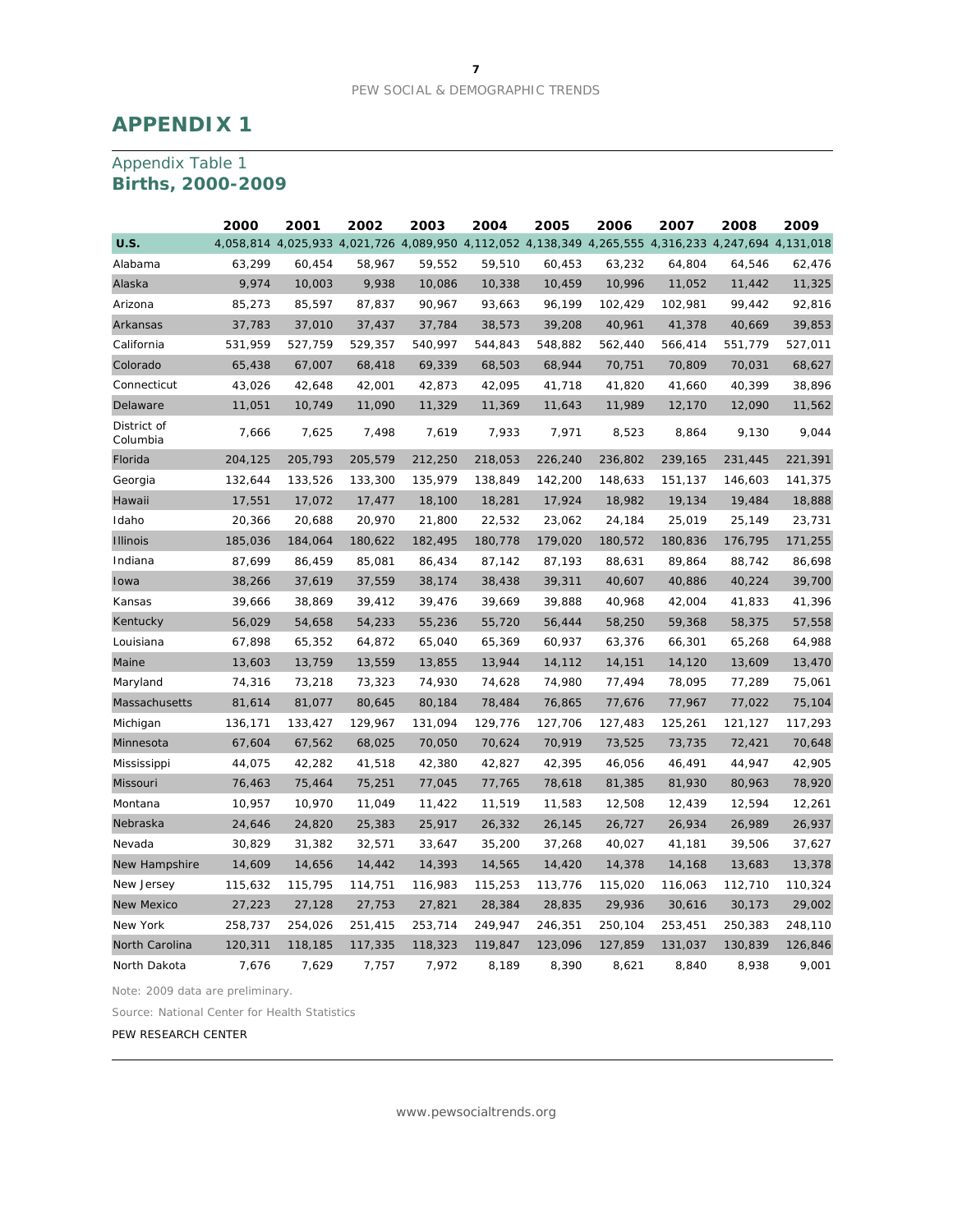# Appendix Table 1 (continued) **Births, 2000-2009**

|                | 2000    | 2001    | 2002    | 2003    | 2004    | 2005    | 2006    | 2007    | 2008    | 2009    |
|----------------|---------|---------|---------|---------|---------|---------|---------|---------|---------|---------|
| Ohio           | 155,472 | 151,570 | 148,720 | 149,679 | 148,954 | 148,388 | 150,593 | 150,879 | 148,821 | 144,772 |
| Oklahoma       | 49,782  | 50,118  | 50,387  | 50,981  | 51,306  | 51,801  | 54,016  | 55,065  | 54,781  | 54,574  |
| Oregon         | 45,804  | 45,322  | 45,192  | 45,953  | 45,678  | 45,922  | 48,689  | 49,378  | 49,096  | 47,199  |
| Pennsylvania   | 146,281 | 143,495 | 142,850 | 145,959 | 144,748 | 145,383 | 149,090 | 150,713 | 149,273 | 146,432 |
| Rhode Island   | 12,505  | 12,713  | 12,894  | 13,209  | 12,779  | 12,697  | 12,372  | 12,376  | 12,048  | 11,443  |
| South Carolina | 56,114  | 55,756  | 54,570  | 55,649  | 56,590  | 57,711  | 62,171  | 62,875  | 63,071  | 60,632  |
| South Dakota   | 10,345  | 10,483  | 10,698  | 11,027  | 11,338  | 11,462  | 11,919  | 12,261  | 12,071  | 11,935  |
| Tennessee      | 79,611  | 78,340  | 77,482  | 78,890  | 79,642  | 81,747  | 84,355  | 86,711  | 85,560  | 82,213  |
| Texas          | 363,414 | 365,410 | 372,450 | 377,476 | 381,293 | 385,915 | 399,603 | 407,625 | 405,554 | 402,011 |
| Utah           | 47,353  | 47,959  | 49,182  | 49,860  | 50,670  | 51,556  | 53,504  | 55,130  | 55,634  | 53,887  |
| Vermont        | 6,500   | 6,366   | 6,387   | 6,589   | 6,599   | 6,295   | 6,511   | 6,513   | 6,339   | 6,109   |
| Virginia       | 98,938  | 98,884  | 99,672  | 101,254 | 103,933 | 104,555 | 107,817 | 108,884 | 106,686 | 105,056 |
| Washington     | 81,036  | 79,570  | 79,028  | 80,489  | 81,747  | 82,703  | 86,876  | 88,978  | 90,321  | 89,284  |
| West Virginia  | 20,865  | 20,428  | 20,712  | 20,935  | 20,880  | 20,836  | 20,931  | 21,994  | 21,501  | 21,270  |
| Wisconsin      | 69,326  | 69,072  | 68,560  | 70,040  | 70,146  | 70,984  | 72,340  | 72,784  | 72,261  | 70,840  |
| Wyoming        | 6,253   | 6,115   | 6,550   | 6,700   | 6,807   | 7,239   | 7,672   | 7,893   | 8,038   | 7,884   |

Note: 2009 data are preliminary.

Source: National Center for Health Statistics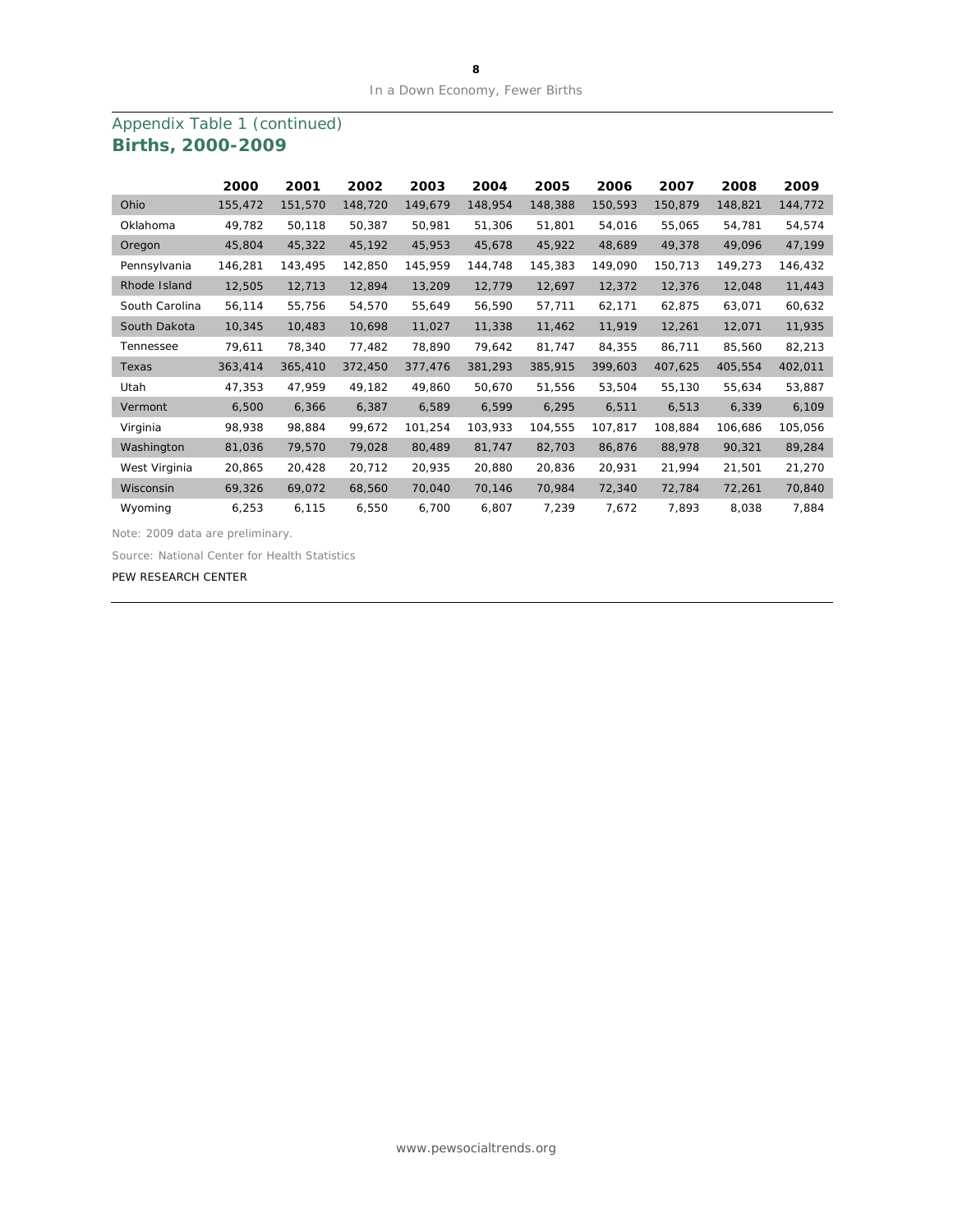## Appendix Table 2 **Birth Rates, 2000-2009**

|                         | 2000  | 2001  | 2002  | 2003  | 2004  | 2005  | 2006  | 2007  | 2008  | 2009  |
|-------------------------|-------|-------|-------|-------|-------|-------|-------|-------|-------|-------|
| U.S.                    | 65.85 | 65.18 | 65.08 | 66.19 | 66.51 | 66.89 | 68.88 | 69.62 | 68.52 | 66.69 |
| Alabama                 | 65.25 | 62.76 | 61.84 | 62.81 | 62.98 | 63.98 | 66.66 | 68.25 | 67.86 | 65.74 |
| Alaska                  | 70.67 | 71.08 | 70.46 | 71.05 | 72.39 | 73.06 | 76.32 | 77.02 | 80.25 | 78.34 |
| Arizona                 | 78.20 | 77.01 | 77.43 | 78.86 | 79.47 | 79.29 | 82.00 | 80.90 | 77.09 | 71.50 |
| Arkansas                | 67.09 | 65.84 | 66.81 | 67.47 | 68.70 | 69.50 | 72.10 | 72.76 | 71.48 | 70.11 |
| California              | 70.22 | 69.16 | 69.15 | 70.43 | 70.79 | 71.41 | 73.23 | 73.83 | 71.84 | 68.50 |
| Colorado                | 67.11 | 67.69 | 68.74 | 69.82 | 69.15 | 69.41 | 70.72 | 70.20 | 68.79 | 66.80 |
| Connecticut             | 59.55 | 59.27 | 58.49 | 59.89 | 59.21 | 59.11 | 59.61 | 59.91 | 58.32 | 56.51 |
| Delaware                | 63.55 | 61.67 | 63.55 | 64.70 | 64.74 | 65.90 | 67.70 | 68.63 | 68.23 | 65.40 |
| District of<br>Columbia | 53.43 | 52.95 | 52.40 | 53.56 | 55.69 | 55.65 | 58.89 | 60.77 | 62.03 | 59.96 |
| Florida                 | 63.14 | 62.81 | 61.90 | 63.21 | 63.84 | 65.10 | 67.35 | 67.98 | 66.02 | 63.56 |
| Georgia                 | 69.62 | 69.15 | 68.33 | 69.04 | 69.79 | 70.62 | 72.68 | 72.93 | 70.27 | 67.67 |
| Hawaii                  | 69.37 | 68.08 | 69.89 | 72.26 | 72.65 | 71.30 | 75.40 | 76.66 | 78.12 | 75.79 |
| Idaho                   | 73.07 | 73.80 | 74.35 | 76.80 | 78.49 | 78.97 | 81.36 | 82.97 | 82.45 | 77.44 |
| <b>Illinois</b>         | 67.45 | 67.26 | 66.34 | 67.43 | 67.14 | 66.88 | 67.71 | 67.96 | 66.64 | 64.71 |
| Indiana                 | 66.22 | 65.50 | 64.87 | 66.23 | 67.05 | 67.28 | 68.52 | 69.68 | 68.96 | 67.64 |
| Iowa                    | 62.66 | 62.12 | 62.63 | 64.30 | 65.08 | 66.96 | 69.49 | 70.28 | 69.40 | 68.72 |
| Kansas                  | 69.11 | 68.07 | 69.22 | 69.71 | 70.49 | 71.23 | 73.70 | 75.67 | 75.57 | 74.72 |
| Kentucky                | 63.08 | 61.82 | 61.62 | 62.95 | 63.78 | 64.74 | 66.88 | 68.32 | 67.23 | 66.65 |
| Louisiana               | 67.53 | 65.72 | 65.77 | 66.35 | 67.03 | 63.00 | 70.61 | 72.17 | 70.28 | 69.82 |
| Maine                   | 50.84 | 51.63 | 51.02 | 52.38 | 53.20 | 54.29 | 55.11 | 55.75 | 54.43 | 54.80 |
| Maryland                | 62.40 | 61.21 | 61.05 | 62.30 | 62.05 | 62.33 | 64.60 | 65.56 | 65.34 | 63.83 |
| <b>Massachusetts</b>    | 57.35 | 56.98 | 56.98 | 57.10 | 56.43 | 55.76 | 56.74 | 57.23 | 56.65 | 55.39 |
| Michigan                | 63.18 | 62.17 | 61.03 | 62.04 | 61.89 | 61.42 | 61.98 | 61.74 | 60.72 | 59.76 |
| Minnesota               | 62.36 | 62.18 | 62.76 | 64.98 | 65.83 | 66.48 | 69.23 | 69.70 | 68.83 | 67.51 |
| Mississippi             | 69.44 | 67.19 | 66.55 | 68.36 | 69.23 | 68.80 | 75.64 | 76.37 | 73.98 | 70.88 |
| Missouri                | 63.37 | 62.55 | 62.52 | 64.17 | 64.80 | 65.53 | 67.85 | 68.39 | 67.71 | 66.24 |
| Montana                 | 59.13 | 59.72 | 60.65 | 62.88 | 63.42 | 63.76 | 68.76 | 68.23 | 68.90 | 67.26 |
| Nebraska                | 67.52 | 68.41 | 70.27 | 72.02 | 73.59 | 73.37 | 75.38 | 76.26 | 76.63 | 76.37 |
| Nevada                  | 72.16 | 71.41 | 72.39 | 73.08 | 73.82 | 75.70 | 78.72 | 78.95 | 74.83 | 71.24 |
| New Hampshire           | 54.17 | 54.02 | 53.20 | 53.14 | 53.91 | 53.62 | 53.86 | 53.57 | 52.35 | 51.92 |
| New Jersey              | 63.74 | 63.97 | 63.63 | 65.24 | 64.71 | 64.38 | 65.67 | 66.84 | 65.43 | 64.47 |
| <b>New Mexico</b>       | 69.64 | 69.79 | 71.15 | 71.19 | 72.41 | 73.39 | 76.00 | 77.46 | 76.48 | 73.37 |
| New York                | 61.44 | 60.47 | 60.15 | 60.99 | 60.36 | 59.89 | 61.17 | 62.29 | 61.90 | 61.68 |
| North Carolina          | 67.45 | 65.86 | 65.14 | 65.39 | 66.00 | 67.19 | 68.91 | 69.53 | 68.74 | 66.32 |
| North Dakota            | 56.85 | 57.36 | 59.10 | 61.32 | 62.99 | 65.24 | 67.35 | 69.64 | 70.61 | 70.79 |

Notes: Birth rate (general fertility rate) is the number of births per thousand women ages 15-44. Birth rate data for 2009 are preliminary.

Source: Statistics calculated using data from National Center for Health Statistics and U.S. Census Bureau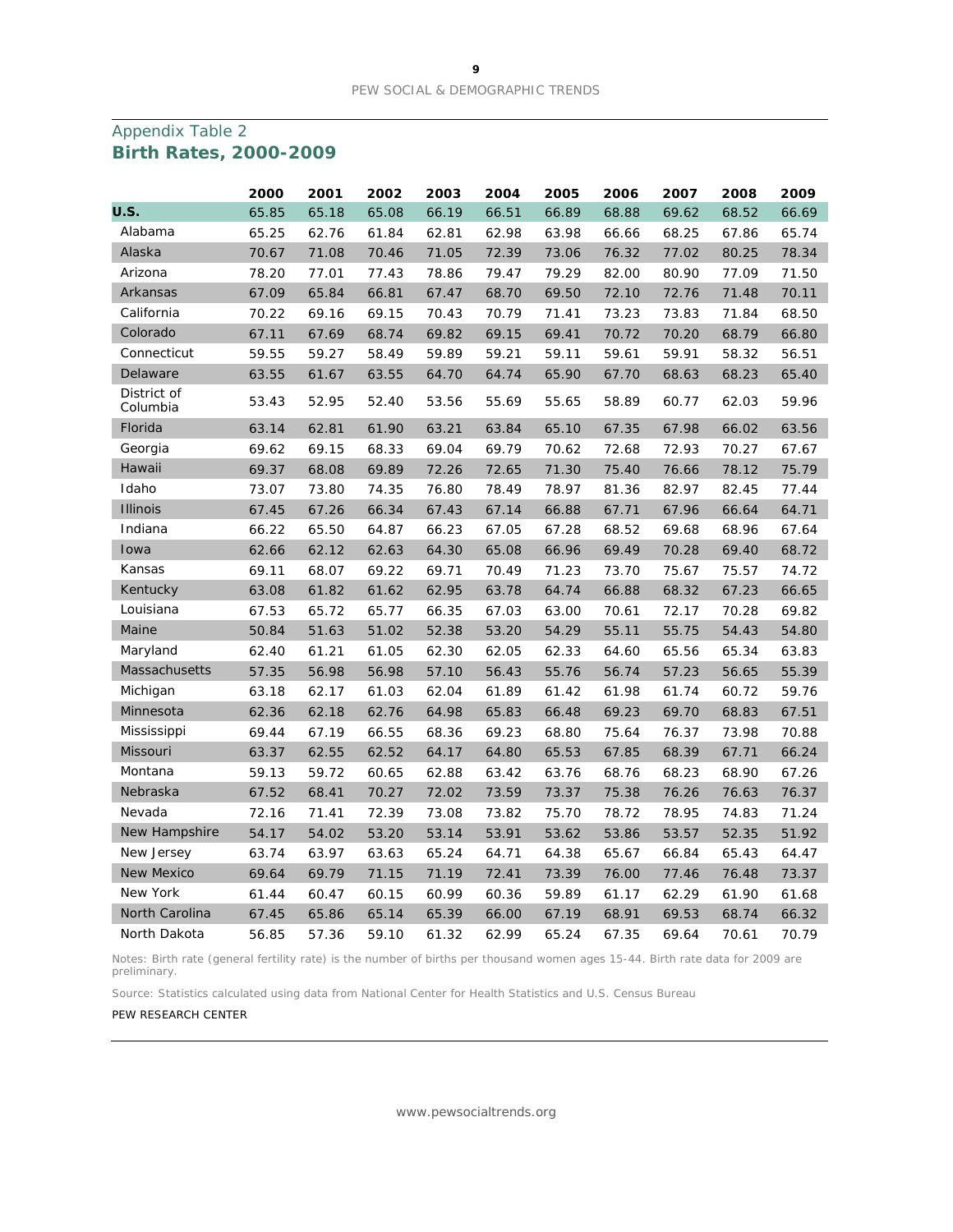|                | 2000  | 2001  | 2002  | 2003  | 2004  | 2005  | 2006  | 2007  | 2008  | 2009  |
|----------------|-------|-------|-------|-------|-------|-------|-------|-------|-------|-------|
| Ohio           | 63.66 | 62.46 | 61.77 | 62.71 | 62.89 | 63.16 | 64.68 | 65.28 | 64.96 | 63.76 |
| Oklahoma       | 67.82 | 68.58 | 69.17 | 70.14 | 71.06 | 71.90 | 74.69 | 76.03 | 75.55 | 74.85 |
| Oregon         | 63.36 | 62.51 | 62.01 | 63.08 | 62.94 | 62.95 | 66.08 | 66.28 | 65.40 | 62.53 |
| Pennsylvania   | 57.19 | 56.49 | 56.62 | 58.23 | 58.10 | 58.62 | 60.34 | 61.26 | 60.91 | 60.07 |
| Rhode Island   | 53.78 | 54.70 | 55.48 | 56.99 | 55.78 | 56.21 | 55.66 | 56.57 | 55.80 | 53.62 |
| South Carolina | 63.42 | 63.02 | 61.76 | 62.88 | 63.66 | 64.74 | 69.25 | 69.42 | 69.06 | 66.31 |
| South Dakota   | 65.55 | 66.82 | 68.57 | 70.90 | 72.95 | 74.16 | 77.47 | 79.68 | 78.63 | 77.75 |
| Tennessee      | 63.61 | 62.62 | 62.07 | 63.18 | 63.73 | 65.09 | 66.70 | 68.28 | 67.25 | 64.73 |
| Texas          | 76.45 | 76.07 | 76.88 | 77.42 | 77.71 | 78.12 | 79.66 | 80.35 | 79.13 | 77.57 |
| Utah           | 89.57 | 89.41 | 90.65 | 91.01 | 91.07 | 91.21 | 92.60 | 93.28 | 92.63 | 88.44 |
| Vermont        | 49.80 | 49.08 | 49.61 | 51.53 | 51.93 | 50.03 | 52.19 | 52.90 | 52.11 | 50.83 |
| Virginia       | 62.15 | 61.87 | 62.09 | 62.83 | 64.17 | 64.24 | 66.13 | 66.77 | 65.46 | 64.37 |
| Washington     | 62.62 | 61.23 | 60.68 | 61.83 | 62.59 | 63.15 | 65.83 | 67.03 | 67.64 | 66.38 |
| West Virginia  | 55.97 | 55.76 | 57.19 | 58.34 | 58.71 | 59.07 | 59.76 | 63.13 | 62.13 | 61.75 |
| Wisconsin      | 59.87 | 59.70 | 59.34 | 60.89 | 61.23 | 62.28 | 63.85 | 64.64 | 64.60 | 63.72 |
| Wyoming        | 59.84 | 59.53 | 63.92 | 66.06 | 67.45 | 72.14 | 76.16 | 77.31 | 77.84 | 75.04 |

### Appendix Table 2 (continued) **Birth Rates, 2000-2009**

Notes: Birth rate (general fertility rate) is the number of births per thousand women ages 15-44. Birth rate data for 2009 are preliminary.

Source: Statistics calculated using data from National Center for Health Statistics and U.S. Census Bureau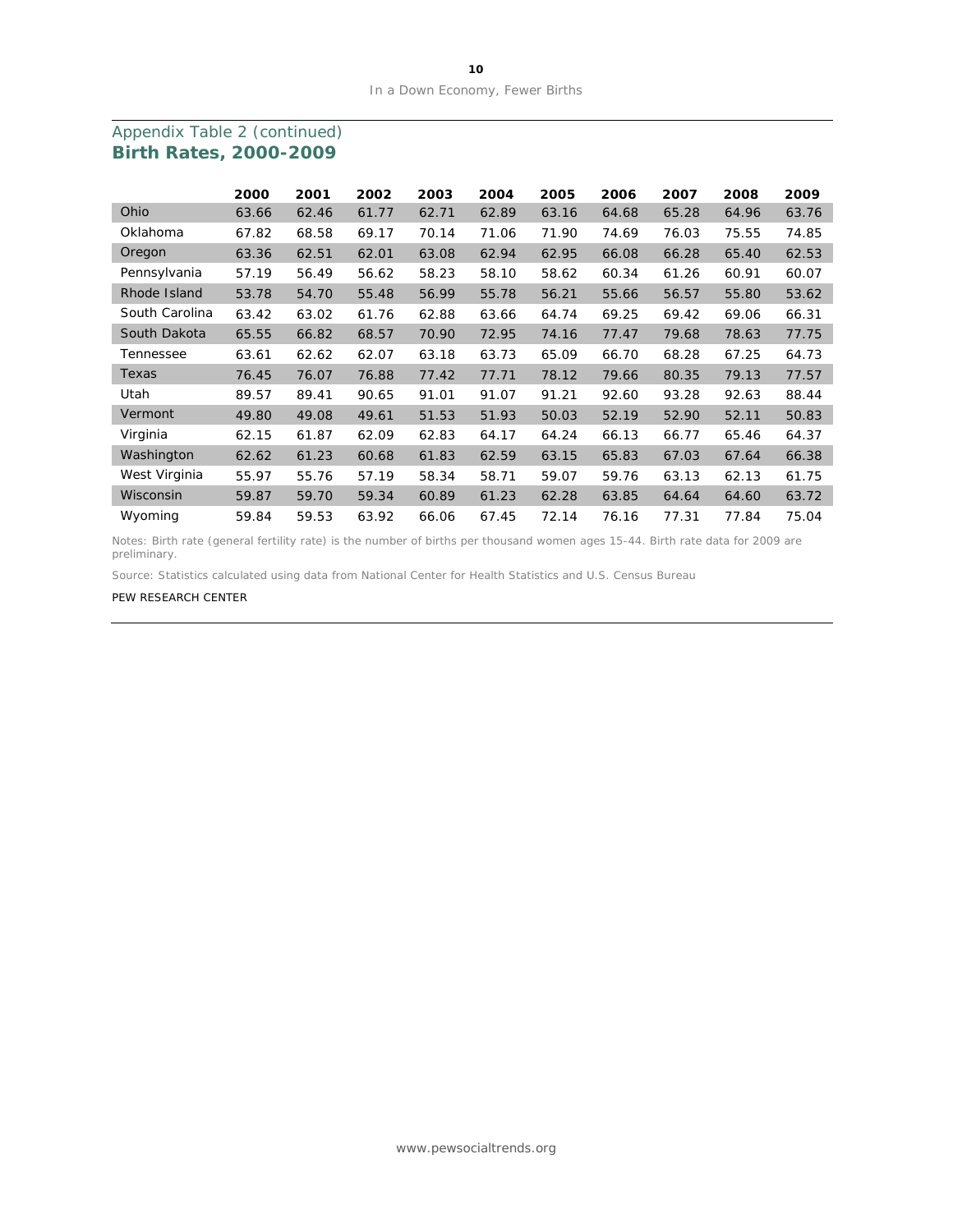# Appendix Table 3 **Per Capita Income, 2000-2009**

*in 2009 dollars*

|                         | 2000   | 2001   | 2002   | 2003   | 2004   | 2005   | 2006   | 2007   | 2008   | 2009   |
|-------------------------|--------|--------|--------|--------|--------|--------|--------|--------|--------|--------|
| U.S.                    | 37,771 | 37,727 | 37,518 | 37,625 | 38,478 | 38,912 | 40,116 | 40,837 | 40,529 | 39,635 |
| Alabama                 | 29,985 | 30,396 | 30,773 | 31,172 | 32,221 | 32,781 | 33,436 | 33,916 | 33,807 | 33,411 |
| Alaska                  | 38,036 | 39,092 | 39,538 | 39,093 | 39,604 | 40,391 | 41,325 | 42,632 | 44,255 | 43,212 |
| Arizona                 | 32,718 | 32,625 | 32,409 | 32,448 | 33,527 | 34,592 | 35,567 | 35,555 | 34,336 | 33,207 |
| Arkansas                | 28,127 | 28,914 | 28,943 | 29,651 | 30,487 | 30,655 | 31,344 | 32,520 | 32,481 | 32,315 |
| California              | 41,608 | 41,053 | 40,598 | 40,781 | 41,910 | 42,584 | 44,233 | 44,748 | 43,696 | 42,395 |
| Colorado                | 42,329 | 42,755 | 41,765 | 40,990 | 41,625 | 42,351 | 43,521 | 43,864 | 43,404 | 41,895 |
| Connecticut             | 52,225 | 52,835 | 51,722 | 51,050 | 52,763 | 53,323 | 56,196 | 58,447 | 56,994 | 55,296 |
| Delaware                | 50,435 | 54,684 | 54,656 | 55,583 | 58,231 | 60,325 | 63,390 | 66,223 | 68,617 | 68,843 |
| District of<br>Columbia | 38,629 | 39,240 | 39,608 | 39,512 | 40,559 | 40,644 | 41,603 | 41,523 | 40,501 | 39,597 |
| Florida                 | 36,228 | 36,110 | 36,346 | 36,473 | 38,091 | 39,111 | 40,608 | 40,825 | 39,989 | 38,965 |
| Georgia                 | 35,544 | 35,368 | 34,893 | 34,592 | 34,777 | 35,323 | 35,568 | 35,897 | 35,236 | 34,129 |
| Hawaii                  | 36,217 | 35,731 | 36,390 | 36,721 | 38,333 | 39,329 | 40,980 | 42,596 | 42,334 | 42,152 |
| Idaho                   | 30,750 | 31,061 | 31,013 | 30,825 | 32,269 | 32,508 | 33,610 | 33,876 | 32,943 | 31,857 |
| <b>Illinois</b>         | 40,659 | 40,194 | 40,193 | 40,342 | 40,890 | 40,913 | 42,212 | 43,129 | 43,044 | 41,856 |
| Indiana                 | 34,210 | 33,967 | 33,996 | 34,459 | 34,774 | 34,347 | 34,933 | 35,002 | 34,889 | 34,022 |
| Iowa                    | 34,002 | 33,836 | 34,429 | 34,384 | 36,030 | 35,555 | 36,103 | 37,348 | 38,083 | 37,647 |
| Kansas                  | 35,478 | 35,940 | 35,479 | 35,938 | 36,255 | 36,409 | 38,066 | 39,092 | 39,879 | 39,173 |
| Kentucky                | 30,878 | 30,716 | 30,822 | 30,708 | 31,208 | 31,295 | 31,959 | 32,266 | 32,181 | 32,258 |
| Louisiana               | 29,363 | 30,734 | 30,937 | 31,134 | 31,864 | 33,049 | 35,943 | 37,038 | 38,006 | 37,632 |
| Maine                   | 33,259 | 34,161 | 34,452 | 34,895 | 35,734 | 35,159 | 35,856 | 36,415 | 36,466 | 36,547 |
| Maryland                | 43,206 | 43,852 | 44,236 | 44,480 | 46,029 | 46,663 | 47,864 | 48,637 | 48,299 | 48,247 |
| Massachusetts           | 47,603 | 47,800 | 47,045 | 46,734 | 47,722 | 48,066 | 50,168 | 51,358 | 50,832 | 49,653 |
| Michigan                | 36,617 | 36,315 | 36,005 | 36,402 | 35,956 | 35,461 | 35,342 | 35,444 | 35,179 | 34,315 |
| Minnesota               | 40,610 | 40,396 | 40,641 | 41,147 | 42,108 | 41,729 | 42,550 | 43,228 | 43,081 | 41,854 |
| Mississippi             | 26,854 | 27,633 | 27,584 | 27,954 | 28,561 | 29,448 | 29,788 | 30,669 | 30,618 | 30,401 |
| Missouri                | 34,747 | 34,672 | 34,887 | 35,199 | 35,607 | 35,329 | 36,078 | 36,621 | 36,752 | 36,181 |
| Montana                 | 29,239 | 30,664 | 30,630 | 31,480 | 32,499 | 33,113 | 34,241 | 35,097 | 35,142 | 34,828 |
| Nebraska                | 35,628 | 36,198 | 36,118 | 37,427 | 37,746 | 37,665 | 37,967 | 39,508 | 40,019 | 39,332 |
| Nevada                  | 38,602 | 37,773 | 37,342 | 38,089 | 40,069 | 41,879 | 41,758 | 41,798 | 39,895 | 37,670 |
| <b>New</b><br>Hampshire | 42,466 | 42,116 | 41,944 | 41,683 | 42,748 | 42,226 | 43,611 | 44,321 | 43,565 | 42,646 |
| New Jersey              | 48,170 | 48,030 | 47,671 | 47,228 | 48,170 | 48,369 | 50,769 | 52,261 | 51,526 | 49,980 |
| <b>New Mexico</b>       | 28,343 | 30,029 | 29,870 | 30,019 | 30,963 | 31,719 | 32,470 | 33,135 | 33,489 | 33,267 |
| New York                | 43,142 | 42,960 | 42,218 | 42,160 | 43,618 | 44,693 | 46,808 | 48,781 | 47,968 | 46,516 |
| North Carolina          | 34,776 | 34,381 | 33,939 | 33,759 | 34,704 | 35,192 | 35,715 | 36,188 | 35,556 | 34,879 |
| North Dakota            | 31,923 | 32,332 | 32,622 | 34,683 | 34,433 | 35,515 | 35,721 | 38,329 | 41,309 | 40,802 |

Note: 2009 data are preliminary

Source: National Center for Health Statistics

PEW RESEARCH CENTER

www.pewsocialtrends.org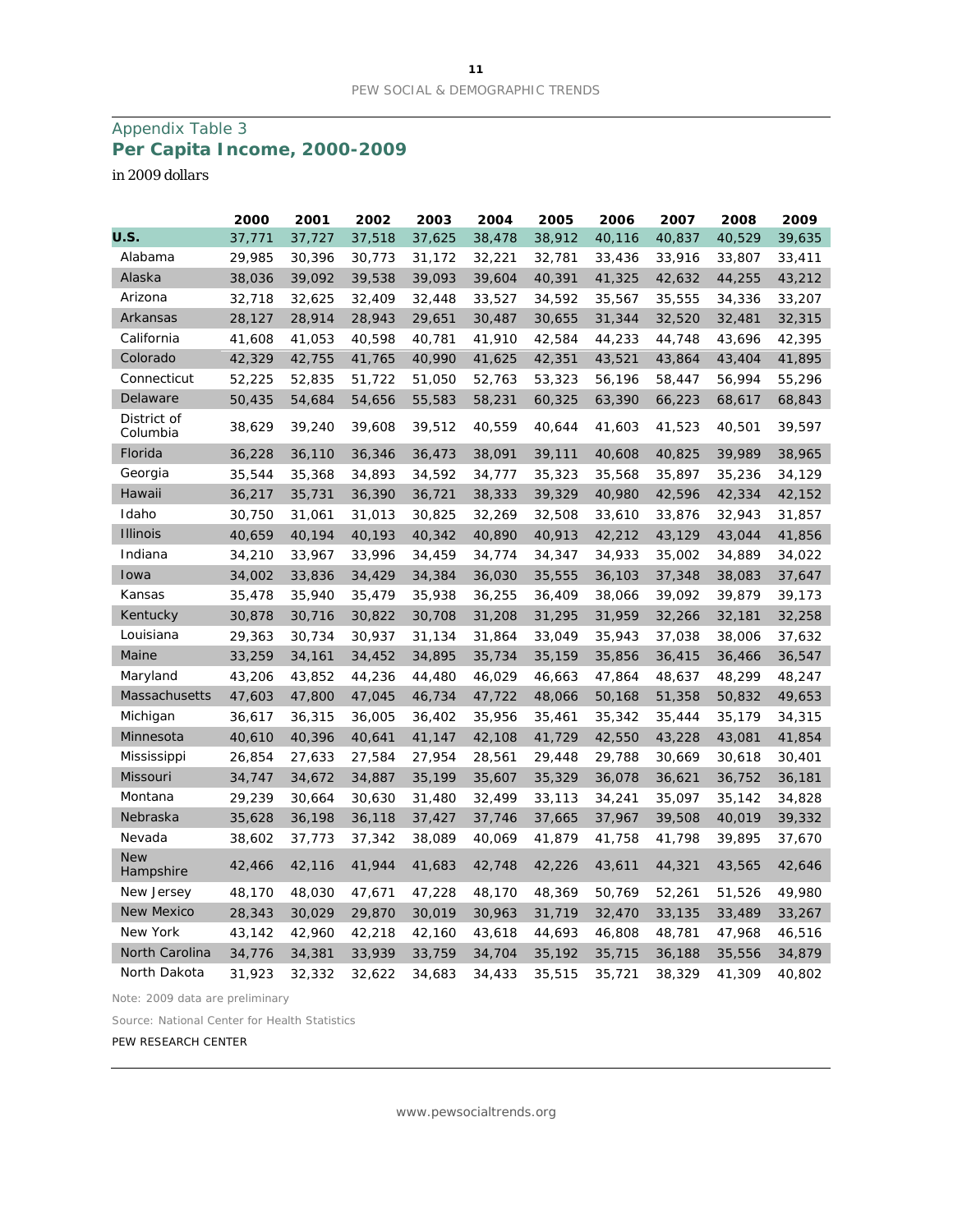# Appendix Table 3 (continued) **Per Capita Income, 2000-2009**

*in 2009 dollars*

|                | 2000   | 2001   | 2002   | 2003   | 2004   | 2005   | 2006   | 2007   | 2008   | 2009   |
|----------------|--------|--------|--------|--------|--------|--------|--------|--------|--------|--------|
| Ohio           | 35,748 | 35,433 | 35,554 | 35,728 | 35,827 | 35,603 | 36,154 | 36,346 | 35,824 | 35,408 |
| Oklahoma       | 30,654 | 31,759 | 31,265 | 31,374 | 32,697 | 33,469 | 35,353 | 35,744 | 36,779 | 35,837 |
| Oregon         | 35,778 | 35,407 | 35,496 | 35,628 | 35,904 | 35,716 | 36,865 | 37,099 | 36,693 | 36,191 |
| Pennsylvania   | 37,512 | 37,167 | 37,504 | 37,697 | 38,300 | 38,235 | 39,482 | 40,418 | 40,301 | 40,175 |
| Rhode Island   | 36,732 | 37,758 | 38,349 | 39,026 | 39,839 | 39,783 | 40,815 | 41,847 | 41,674 | 41,392 |
| South Carolina | 31,246 | 31,073 | 31,092 | 31,116 | 31,694 | 32,104 | 32,909 | 33,254 | 32,945 | 32,505 |
| South Dakota   | 32,923 | 33,710 | 33,421 | 35,440 | 36,491 | 36,370 | 35,874 | 38,023 | 39,274 | 38,374 |
| Tennessee      | 33,252 | 33,347 | 33,541 | 33,810 | 34,360 | 34,384 | 34,990 | 35,431 | 34,994 | 34,277 |
| Texas          | 35,511 | 35,332 | 34,509 | 34,495 | 35,299 | 36,453 | 37,535 | 38,383 | 39,695 | 38,609 |
| Utah           | 30,544 | 30,930 | 30,584 | 30,121 | 30,478 | 31,434 | 32,281 | 33,063 | 32,440 | 31,584 |
| Vermont        | 35,111 | 35,711 | 35,797 | 36,173 | 37,175 | 36,739 | 38,346 | 39,330 | 39,244 | 39,205 |
| Virginia       | 39,418 | 40,312 | 40,250 | 40,809 | 41,909 | 42,803 | 44,015 | 44,951 | 44,516 | 44,057 |
| Washington     | 40,373 | 39,919 | 39,478 | 39,476 | 40,845 | 40,361 | 42,098 | 43,640 | 43,555 | 42,870 |
| West Virginia  | 27,625 | 28,601 | 29,077 | 29,045 | 29,285 | 29,313 | 30,537 | 30,911 | 31,409 | 32,080 |
| Wisconsin      | 36,302 | 36,455 | 36,717 | 36,882 | 37,153 | 36,978 | 37,922 | 38,178 | 37,770 | 37,373 |
| Wyoming        | 36,479 | 37,942 | 38,254 | 39,549 | 41,181 | 43,330 | 47,542 | 47,886 | 50,508 | 48,302 |

Note: 2009 data are preliminary

Source: National Center for Health Statistics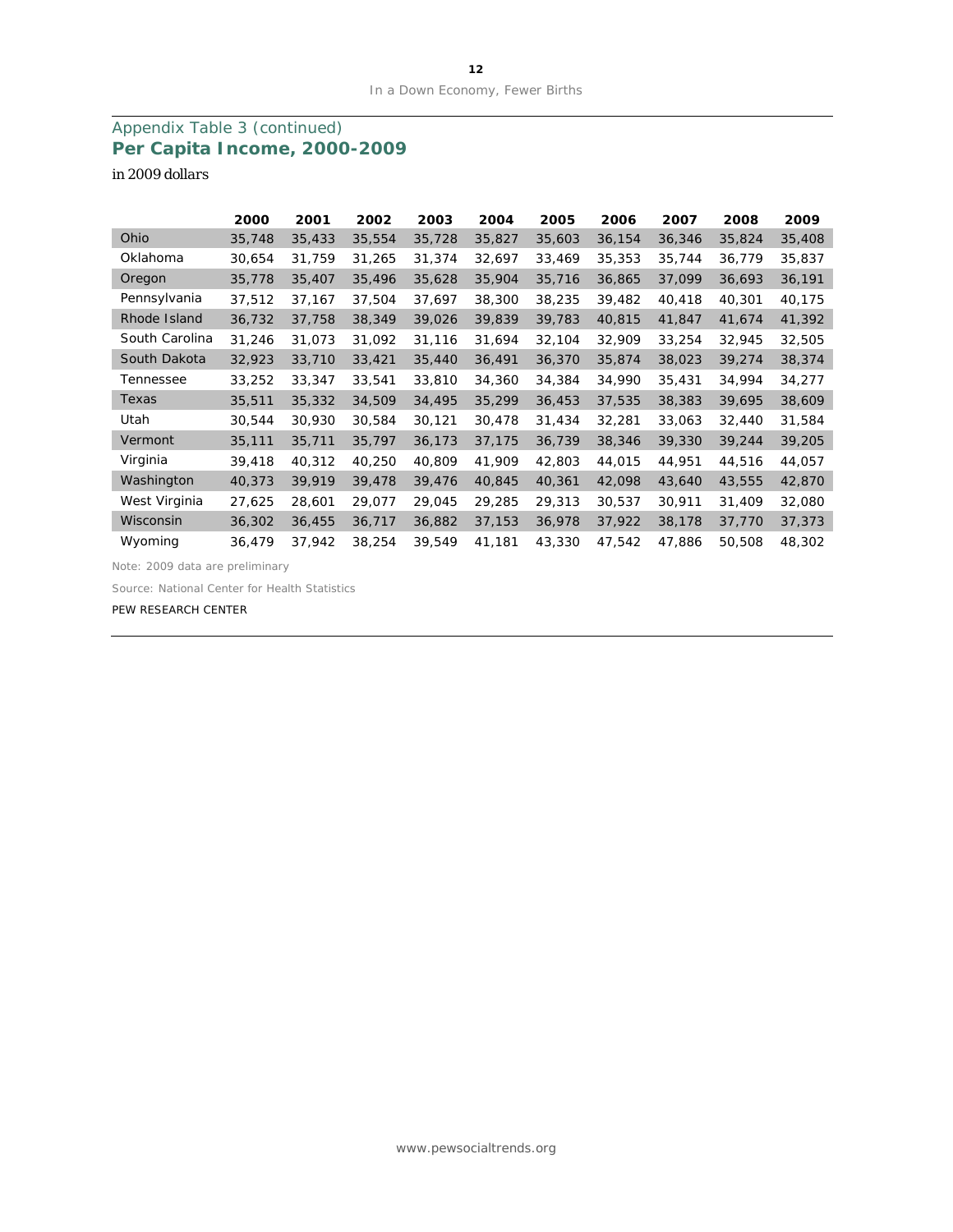# **APPENDIX 2: METHODOLOGY**

# **Fertility Data**

Birth data were obtained from the National Center for Health Statistics (NCHS). [NCHS birth](http://www.cdc.gov/nchs/data/nvsr/nvsr59/nvsr59_03.pdf)  [statistics for 2009](http://www.cdc.gov/nchs/data/nvsr/nvsr59/nvsr59_03.pdf) are preliminary and include 99.95% of all births in that year. [Birth statistics](http://www.cdc.gov/nchs/data/hestat/births_fertility_2010/births_fertility_2010.htm)  [for 2010](http://www.cdc.gov/nchs/data/hestat/births_fertility_2010/births_fertility_2010.htm) are provisional.

Vintage 2009 population estimates provided by the [U.S. Census Bureau](http://www.census.gov/popest/states/asrh/stasrh.html) were used in calculating birth rates.

Birth rates are measured using the general fertility rate (GFR), which is the number of births divided by the number of women of childbearing age (15-44).[6](#page-13-0)

When the annual change in number of births is within the range of plus or minus 0.5%, this change is considered "leveling off." Similarly, a fertility rate is defined as "leveling off" if its annual change is within the range of plus or minus 0.5%.

### **Economic Data**

 $\overline{a}$ 

In choosing economic indicators to use in this report, we were most interested in finding those variables that are good indicators of an individual's experiences with the economic downturn; that are available at the state level; and that use standardized metrics, which allow for crossstate comparisons. Ultimately, seven indicators relating to income, employment and the housing market were tested to see whether their variations were associated with variations in fertility at the state level:

• Annual Per Capita Income, calculated using data from the **Bureau of Economic** [Analysis,](http://www.bea.gov/regional/spi/) and the [U.S. Census Bureau,](http://www.census.gov/popest/states/asrh/stasrh.html) and adjusted to year 2009 dollars using the [National Consumer Price Index-U.](ftp://ftp.bls.gov/pub/special.requests/cpi/cpiai.txt) The other major estimate of income is household income as estimated by the U.S. Census Bureau from its Annual Social and Economic Supplement to the Current Population Survey. Both measures of income are comprehensive, including wages and salaries, and also interest, rental and other sources of income. They also trend similarly across the business cycle. We chose to use the per capita income measure because it is readily available at the state level. Per capita income is also a more comprehensive measure because it includes employer contributions to pension funds and health and other insurance plans.

<span id="page-13-0"></span><sup>&</sup>lt;sup>6</sup> In 2008, women ages 15-44 accounted for 99.7% of all births in the U.S.